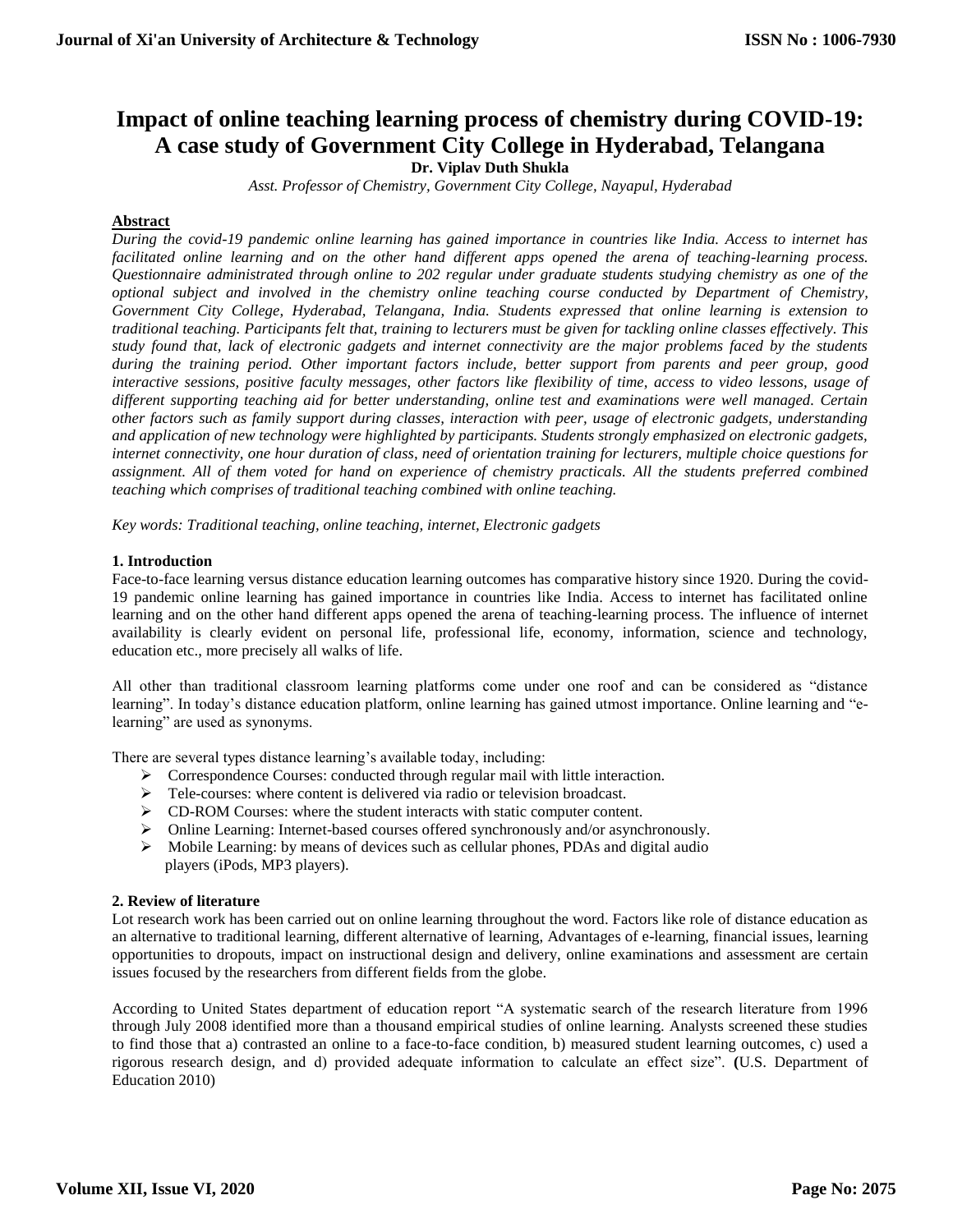Different methods of teachings are in practice throughout the world. Traditional learning, distance learning, pure online learning, blended learning, combined learning etc. are vogue. According to Mark, "Online learning consists of classes that are fully delivered via the internet, or a combination of internet delivered classes and periodic meetings in a traditional classroom". (Mark R. Domenic, University of Arizona South)

Financial burden on both end i.e on institution and student reduced to a good extent. Tucker (2003) emphasizes that "distance learning classes reach a broader student audience, better address student needs, save money (for both the school and student) and more importantly use the principles of modern learning pedagogy".

Nowadays importance of online teaching gaining priority with time particularly during pandemic period. "Online learning is a form of distance learning or distance education, which has long been a part of the American education system, and it has become the largest sector of distance learning in recent years" (Bartley & Golek, 2004; Evans & Haase, 2001). Country like India has adopted online teaching long back but, implementation in total to education system throughout the country happened during COVID-19 period. "National online education platforms that were recently established in many countries, including China (XuetangX, WEMOOC, and CNMOOC), India (Swayam), and Russia [National Platform of Open Education (OpenEdu)] to address challenges associated with the shortage of qualified instructors and growing demand for higher education". (Igor Chirikov 2020)

Neuhauser (2002) published a paper comparing two sections of the same course—one section was online and asynchronous; the other was face-to-face. He has considered gender, age, learning references and styles, media familiarity, effectiveness of tasks, course effectiveness, tests grades, and final grades to study. The two sections were made to teach by the same instructor and used the same instructional materials. The results revealed that, there was no significant differences in test scores, assignments, participation grades, and final grades, although the online group's averages were slightly higher. Neuhauser concluded that, equivalent learning activities can be equally effective for online and face-to-face learners.

Moore and Kearsley (2012) in their study asked to answer the question "Why do we need distance education?" and identifying the following reasons for the need of distance education:

- increase access to learning and training as a matter of equity
- provide opportunities for updating skills of the workforce
- improve the cost effectiveness of educational resources
- improve the quality of existing educational structures
- enhance the capacity of the educational system
- balance inequalities between age groups
- deliver educational campaigns to specific target audiences
- provide emergency training for key target areas
- expand the capacity for education in new subject areas
- offer combination of education with work and family life
- add an international dimension to the educational experience

With changing time along with traditional education online learning has snow ball effect.

# **3. Method**

This study is based on primary data only. The primary data was obtained through the questionnaire which consists of both optional type and statements in Likert 5 point scale. Questionnaire was administrated through online surveying using "Google Forms". Feedback /opinion forms were randomly sent to more than two hundred bonafied under graduate students studying chemistry as one of the optional subject and involved in the chemistry online teaching course conducted by Department of Chemistry, Government City College, Hyderabad, Telangana, India. The students asked to submit their responses electronically, through gadgets like a smartphone, tablet, laptop or a desktop. Survey form consisting of different type of questions like fill in the blanks, one word answer, yes or no type, multiple choice answers and five point grading were provided to get data.

This study was designed to analyze the advantages and disadvantages of online learning of chemistry and also to know the opinions of students, especially problems faced by students for giving a better online learning environment in future. The basic method used to collect the data was survey only. Questions asked were pertaining to the online chemistry course work, comfort with electronic gadgets, support of family and competence of teacher to deal with chemistry online classes etc. Only percentage of students response to total responses were considered for analysis and discussion.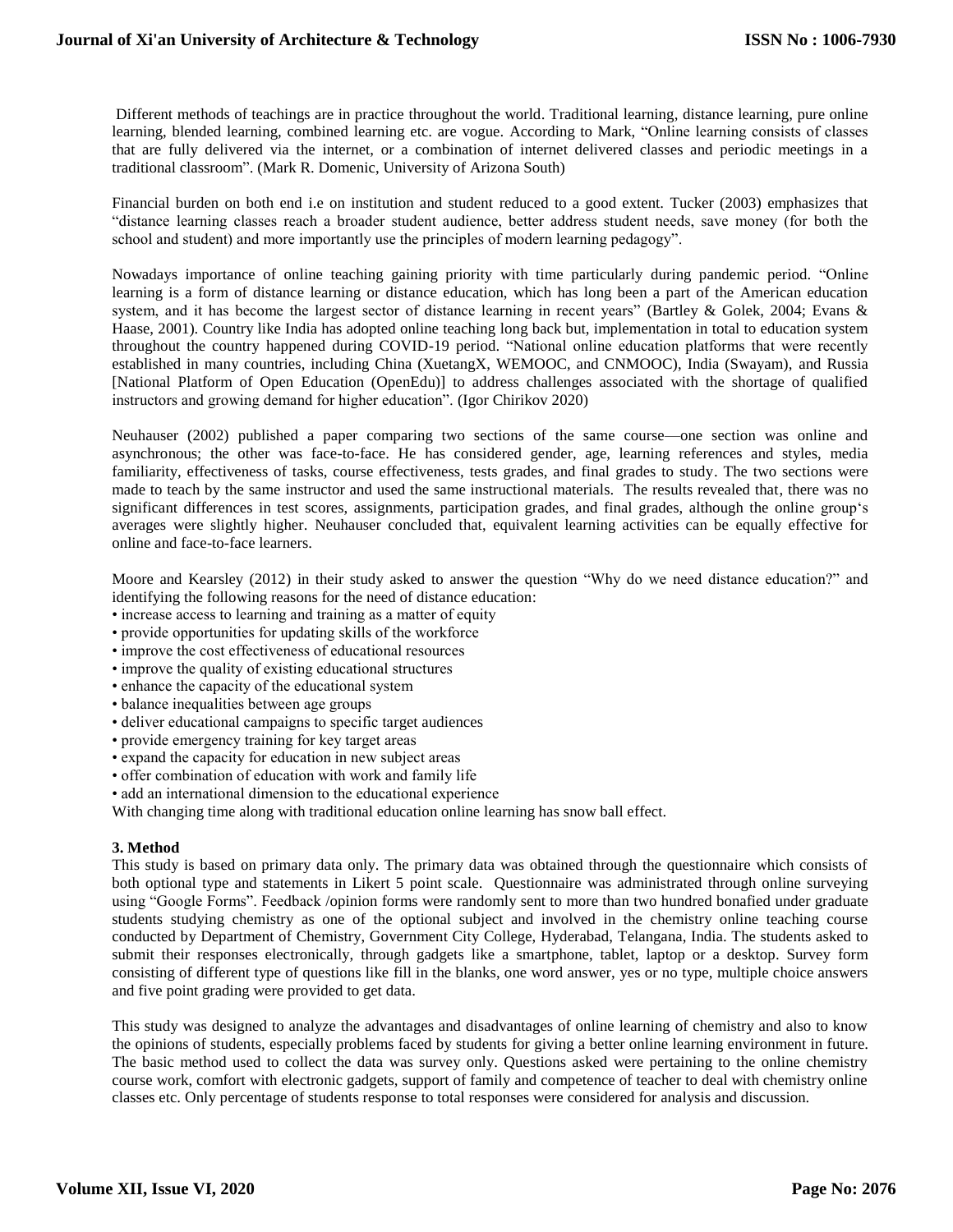# **4. Findings**

### **4.1 Gender:**

Online chemistry classes were conducted during COVID-19 for 934 chemistry studying undergraduate students of Government City College. Among randomly selected students attending online classes, 202 volunteered respond. Out of 202 total sample 97 female (48%) and 105 male (52%) were participated in study. Representation of students is from covering all groups viz. Semester 2 (42.5%), Semester 4 (39%) and Semester 6 (18.5%).



Figure1: Diagram showing Gender ratios

# **4.2 Social Status**

Out of 202 total sample 118 (59%) were from backward class, 19 (9.5%) were from Scheduled Tribes, 40 (20%) were from Scheduled Caste and rest of the 23 (11.5%) were from forward cast, 2 participants have not disclosed their caste in the selected population of the study.



Figure2: Diagram showing social status ratios

# **4.3 Parents education**

It is clearly evident from the data that majority of the parents were educated 125 (63.1%). Parents educational levels as follows, illiterates 73 (36.9%), followed by 37 (18.7%) secondary, 32 (16.2%) read and write, 31 (15.7%) graduates, 10 (5.1%) post graduates and rest of the population 15 (7.6%) were primary. This parameter helps in understanding the support system give to the students by the parents.



Figure3: Diagram showing parents education ratios

### **4.4 Parents Occupation**

Profession of the parents is indirectly indicates the economic condition of the parents. Data shows 96 (47.8%) parents were labor and 44 (21.9%) were self-employed. Approximately 70% of the parents were below poverty line. Rest of the population includes 28 (13.9%) professional jobs and 21 (10.4%) business. Nominal amounts were government job holders and private job holders.



Figure4: Diagram showing parents occupation ratios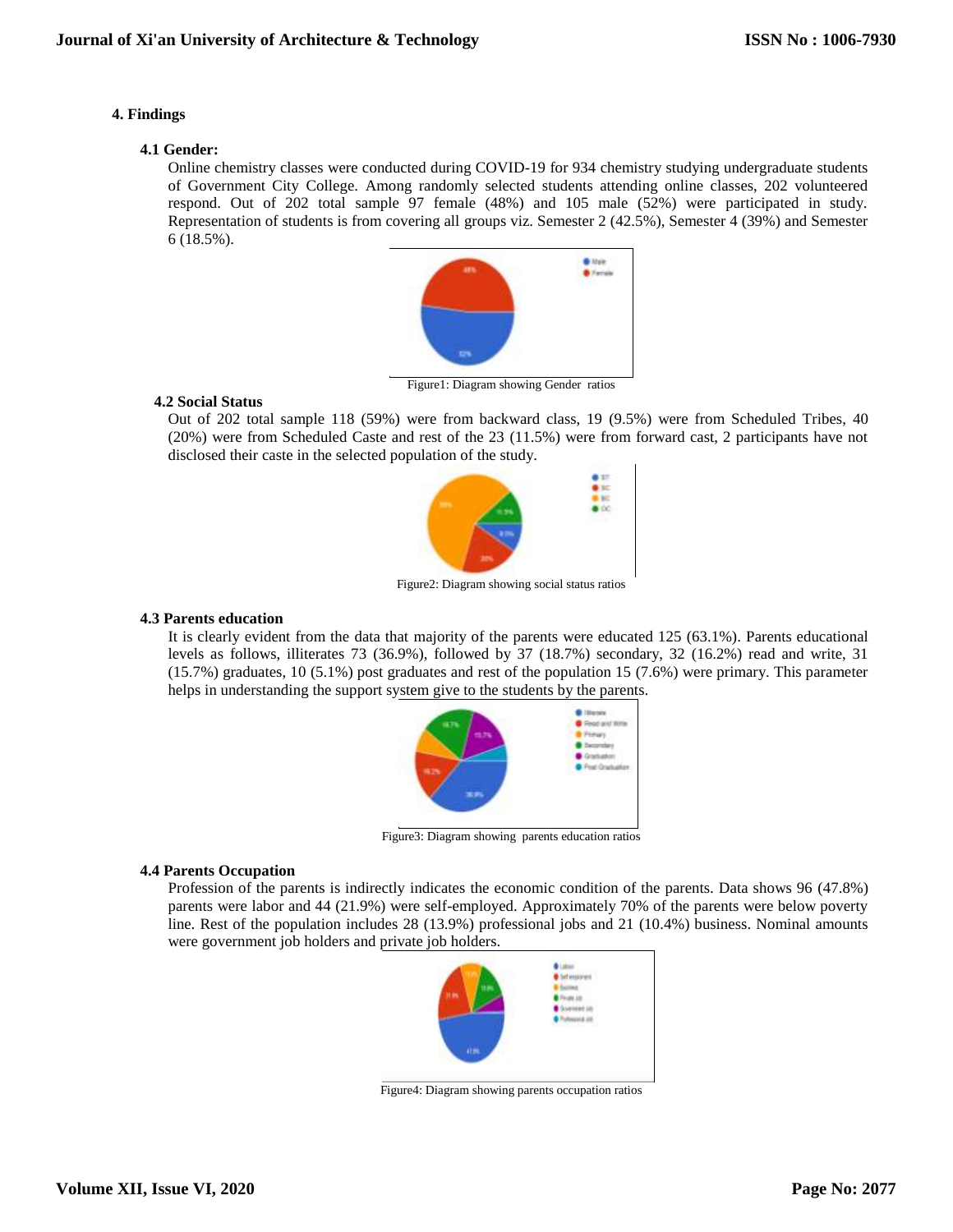# **4.5 Place of Birth**

105 (53.6%) students were from rural background and 61 (31.1%) urban background. 14 (7.1%) represented tribal area. Rest of them was from semi urban.



Figure5: Diagram showing place of birth ratios

# **4.6 Gadget used for attending online classes**

Most of the students used cell phone as basic gadget to attend thwe classes 191 (94.1%). Socio-economical conditions of the parents may the reason for thistreand.Marginal number of students, 5 (2.5%) colud use laptops.



Figure6: Diagram showing ratios of Gadget used for attending online classes

# **4.7 Average number of classes attended in a day (All subjects)**

Considering six to eight classes of all optional subjects per day during the training period, among 202 respondents only 65 students attended one or two classes per day and 44 students could attend four to six classes per day. On the average 46% (93) students attended four to six classes per day.



Figure7: Diagram showing ratios of average number of classes attended in a day

# **4.8 Average number of CHEMISTRY classes attended per day**

When only chemistry classes were considered out of six to eight classes of all optional subjects taught per day during the training period, on the average 55.5% (111) students attended one or two chemistry classes per day. Only 40 (20%) students could attend two to four chemistry classes per day and some students could attend one class per day and some could not attend one class were sum up to 49 (24.5%) students out of 200 responded.



Figure8: Diagram showing ratios of average number of chemistry classes attended in a day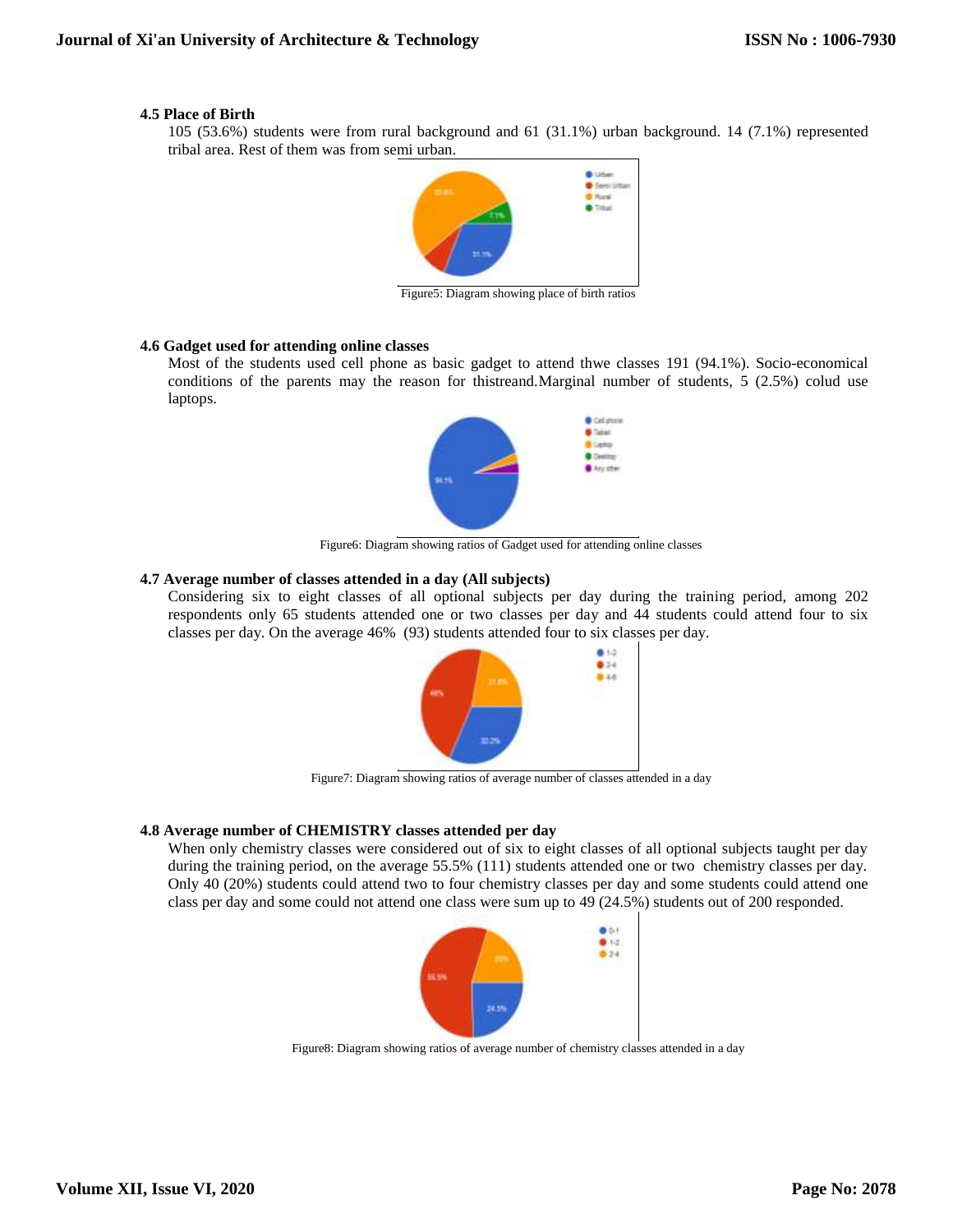### **4.9 Optimum duration for class according to you**

Duration of class in traditional system is 50 minutes to one hour. Where settling down, attendance etc will take out some time. 70% of the students felt 40 minutes of duration per class is sufficient.



Figure9: Diagram showing ratios of optimum duration of class

#### **4.10 Type of content presented during the class**

Lecturer while presenting their lecture will use different tool and material to make the effective and fruitful. Mostly they use Notes, Text material, Power Point Presentation, videos along with direct teaching. Each teaching aid has got its own impotence and impact. Data received from 200 students shows, 118 (59%) students voted for direct teaching, 94 (47%) students preferred for running notes, 84 (42%) students demanded for text material, 83 (41.5%) students expressed positivity towards video lessons. For this question an open option was given to choose more than on choice. These responses were in combination of two or more options.



Figure10: Diagram showing ratio of type of content presented during the class



**Figure11:** Diagram showing ratios of preference of teaching method



**Figure12: Diagram showing ratios of type of learning material preferred** 

62.9% respondents preferred class room teaching and 34.2% supported for combination of face to face teaching blended with online teaching. Most of the students optioned for Notes, PPTs, and videos along with direct teaching.

#### **4.11 Time spent on electronic Gadgets during online classes:**

160 out of 199 responses accepted that time spent on phone has increase during online classes. Rest of the 20% refuted the opinion.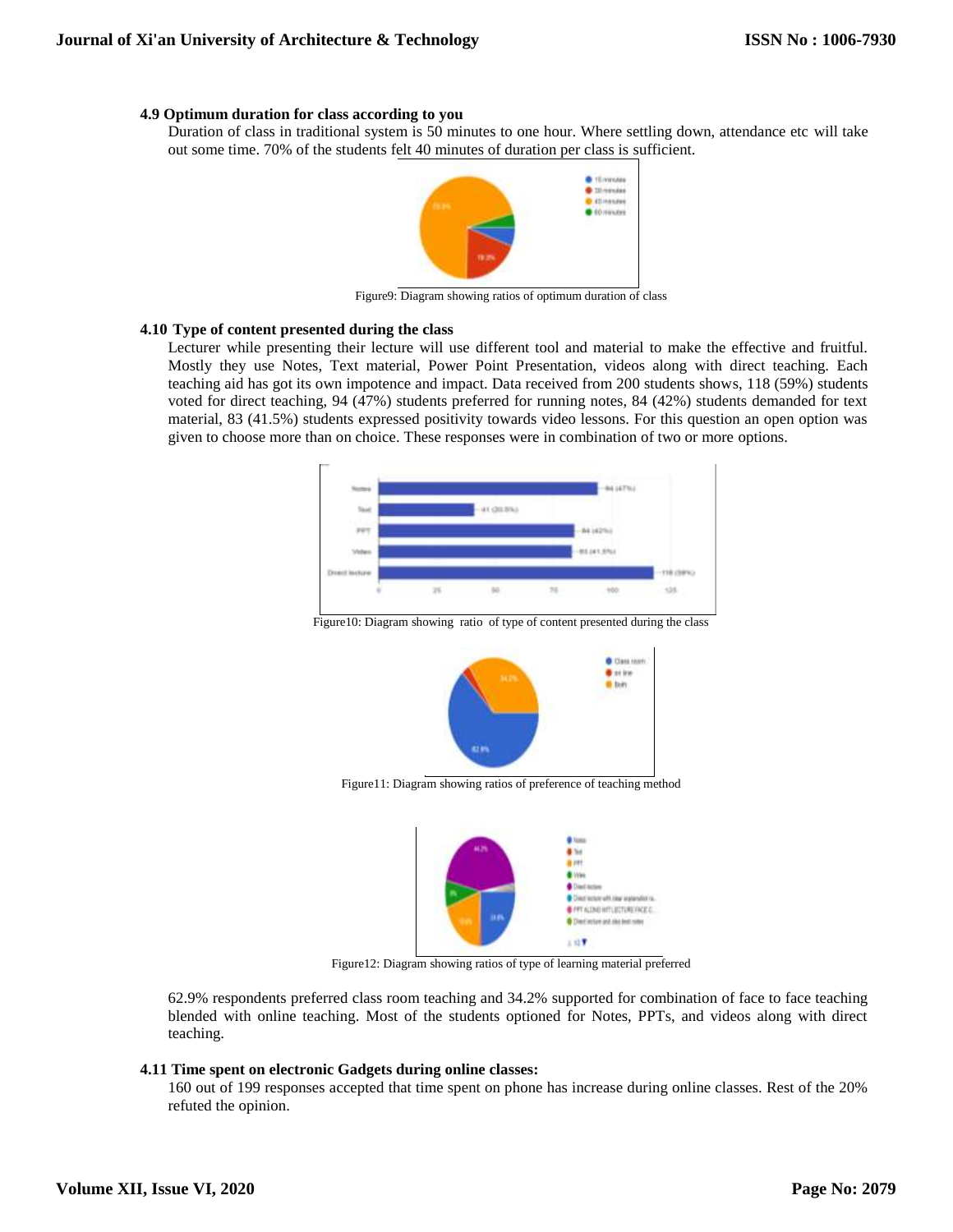

Figure13: Diagram showing ratios of time spent on electronic gadgets during online classes

### **4.12 Interaction with the Lecturer during the class or after the class**

The probability of students interacting with teacher is moderate compare to traditional teaching**.** But data shows 70%(140) could interact from differ means.



Figure14: Diagram showing ratios of interaction with the lecturer during the class or after the classes

# **4.13 Downloading the material / PPT / videos from Google classroom**

With regard to downloading from Google classroom, 142 (70.3%) had downloaded the material/PPT/ videos from Google classroom. Remaining 60 (29.7%) could not down load the soft information due to various reasons.



Figure15: Diagram showing ratios of downloading the material/PPT/ videos from Google class room

### **4.14 Preferential type of online test**

Tests and assignments are conducted along with final examinations. When a question was given to the respondents with regard to test most of them opted for multiple choice answer type questions the preferable i. e. by 119 (58.9%) respondents. Interestingly long answer questions stands next preferable with 44 (21.8%) majority followed by short answer type, one word and fill in the blanks.



Figure16: Diagram showing ratios of preferential type of online test

Along with close ended questions nine open ended questions were asked to know the opinions of the respondent with regard to chemistry online classes. The feedback given by student denotes the degrees of opinion, which comforts in conducting online classes in a better way.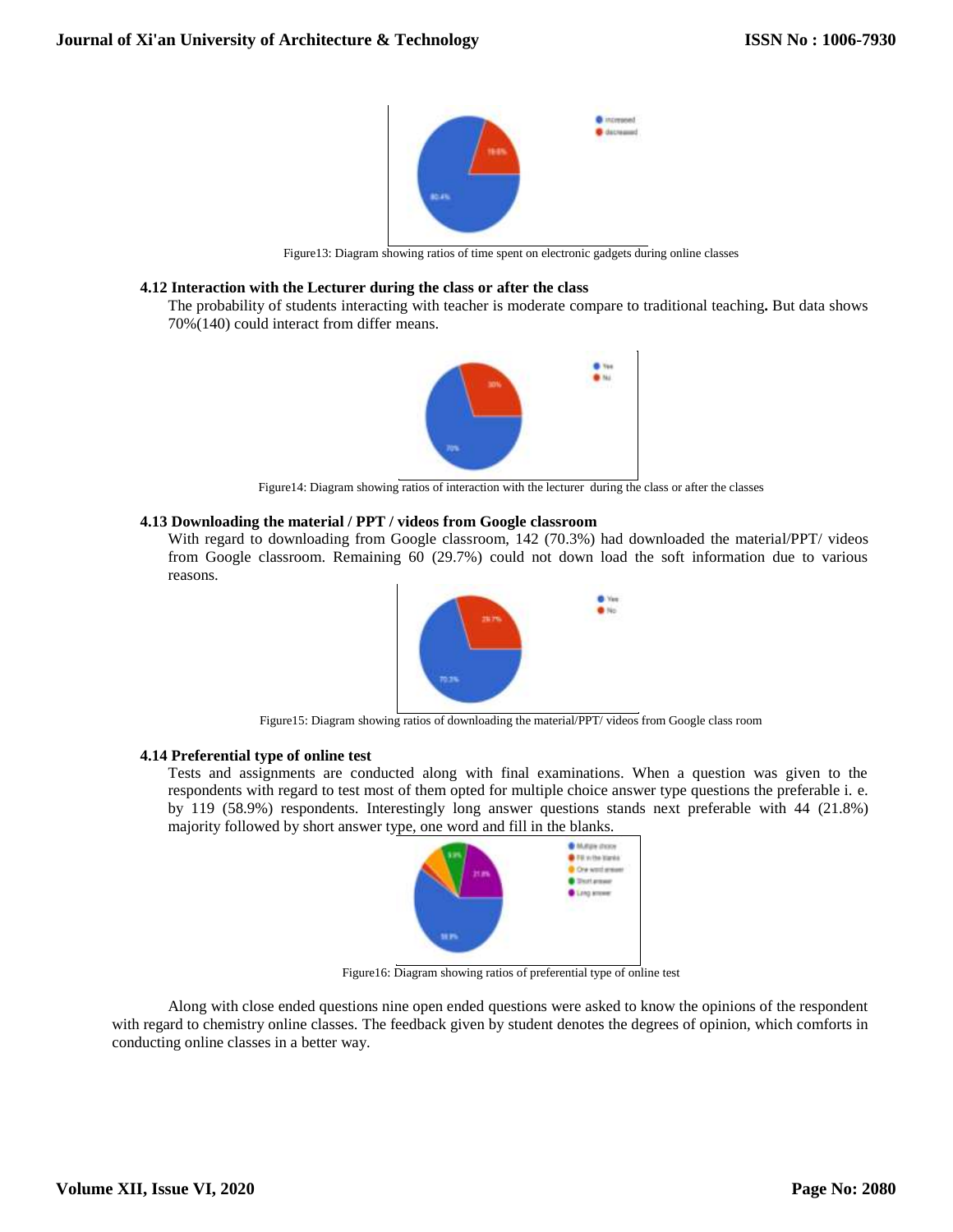# **5. Discussion**

"The expansive nature of the Internet and the accessibility of technology have generated a surge in the demand for web based teaching and learning."(Chaney 2001).

Undergraduate students (Number 202) studying Chemistry at Government City College situated in Hyderabad of Telangana state, India has been selected for the study the impact of online chemistry classes during COVID-19 period. Approximately equal sample of 105 male (52%) and female (48%) selected randomly. Care has been taken to have representation from all semesters and all groups like Semester 2 (42.5%), Semester 4 (39%), and Semester 6 (18.5%). Socio-economic conditions of the sample showed that, majority of the students were from downtrodden.

118 (59%) were from backward class followed by Scheduled Caste and Scheduled Tribes. "Students tend to be relatively similar when comparing race, gender, socioeconomic status, and course of study from the college". (Stephanie 2012)

"Online course construction is as diverse as traditional classroom settings. Developing and teaching an online course that benefits students and yields positive learning outcomes is a complex undertaking. Attempting to recreate the traditional classroom in an online setting may not necessarily be the wisest course of action. Thomson advises course creators "to capitalize on the benefits that the online environment can offer" and "to minimize the challenges specific to the environment" (Thomson, 2010).

The data showed that, most of the parents were educated 125 (63.1%), but in total 50% of the sample were partially education i.e. illiterates 73 (36.9%), 32 (16.2%) read and write. Profession wise parents were below poverty line. Numbers of the data says 96 (47.8%) of parents were labor and 44 (21.9%) were self-employed, this clearly says about 70% of the parents poor. As the selected college is a government institution, students were mostly below poverty line and lower middle class representation can be seen. No doubt 30% of the sample had upper middle class and rich. Place of birth also strengthens that, about 60% sample was from rural background comprising 105 (53.6%) rural students and 14 (7.1%) represented tribal area. "As online learning continues to grow, it is important to investigate students' overall experiences in online learning environments. Understanding students' perspectives on their online classes or programs moves beyond the sole question of student satisfaction to more nuanced questions about how factors inside and outside of the classroom impact the online classroom". (Igor Chirikov 2020)

Low socio-economic conditions of the parents made 191 (94.1%) students used cell phone as basic gadget to attend the classes. Laptops were used by 5 (2.5%) of the students. College time table has been given scope for six to eight classes per day, with each class of forty minutes duration. As different subjects and different timing are maintained for classes due to availability of students, internet connectivity issue and lag in joining time of the student. On the average 93 (46%) students attended four to six classes per day. This shows not all students could attend all the classes. Among 202 respondents only 65 students attended one or two classes per day and 44 students could attend four to six classes per day.

"Online courses have been found to be conducive to students who favor self-regulated learning. Self-regulated learners have a tendency to use various "cognitive and metacognitive strategies to accomplish their learning goal". Learners who are able to hone in on their self-regulated learning skills frequently utilized time management, reviewed material regularly, sought help from professors or peers, meet deadlines, and had the skill of metacognition in order to reflect upon their own learning" (You & Kang, 2014).

When it comes to the chemistry classes (Four per day), the number students attending the chemistry classes were not encouraging. 111 (55.5%) students attended one or two chemistry classes per day. Only 40 (20%) students could attend two to four chemistry classes per day. This might be due to various reasons like high number of classes per day, Lack of telephone charging, Poor internet connectivity.

Students strongly supported and mentioned in the suggestions that, duration of each class must be not more than forty minutes. In traditional method the length of the class is 50 minutes to one hour. Traditional classes will eat away time in organizing, maintaining discipline and taking attendance.

Audio- visual teaching aids play a pivotal role in teaching-learning process. It is a general practice by most of the science teachers to use this type of material for making understand the student difficult concepts. Science teachers generally make use Notes, Text material, models, Power Point Presentation, videos along with chalk-board teaching. Same holds good with online teaching also. When enquired about the most preferential modes of audio-visual aids 118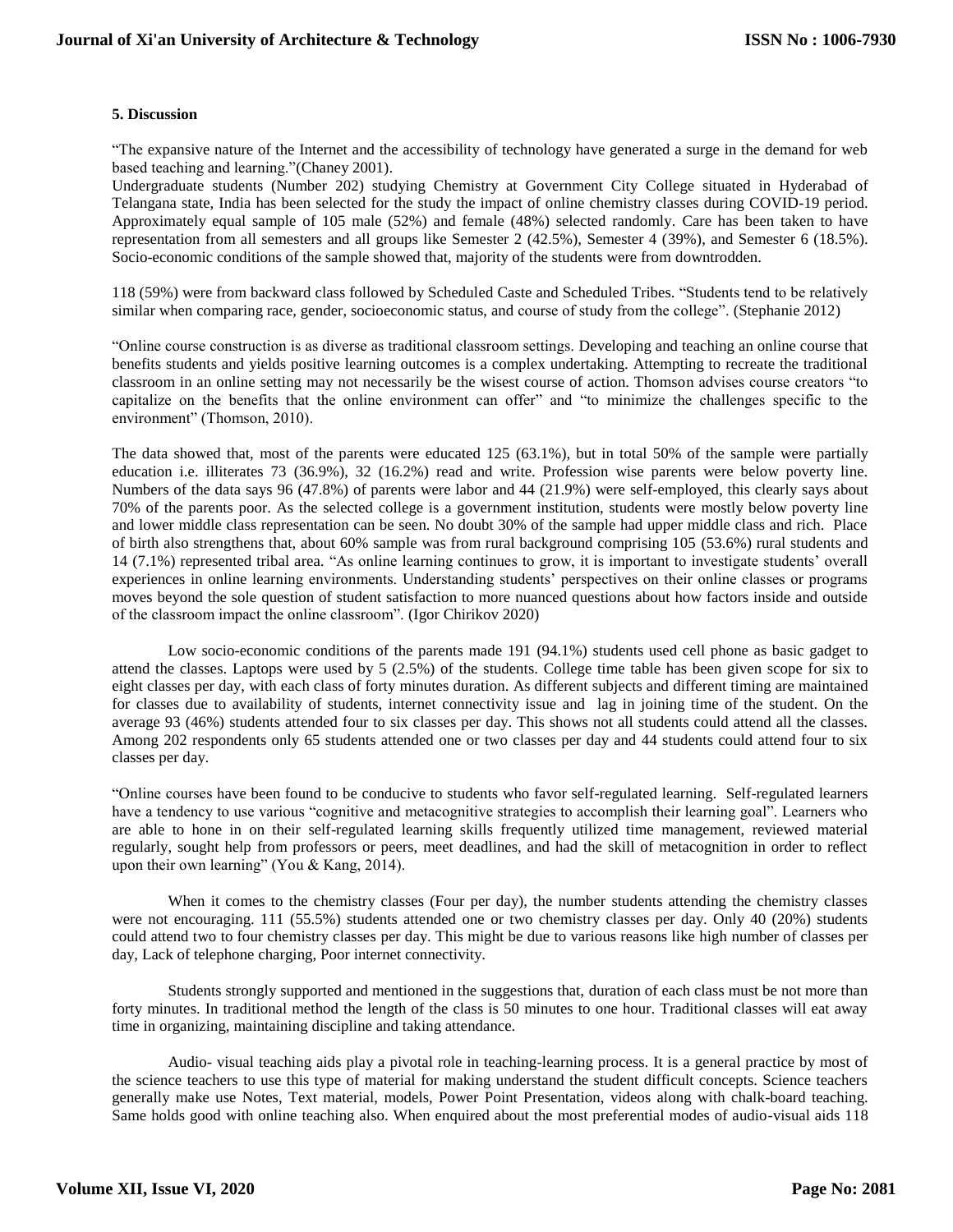(59%) students voted for direct teaching, 94 (47%) students preferred for running notes, 84 (42%) students demanded for text material, 83 (41.5%) students expressed positivity towards video lessons. For this question an open option was given to choose more than on choice of answer and the responses received were in combination of two or more answers. Data emphasizes face to face teaching with notes only, anyhow videos were their next preferential order. Class room teaching was preferred 127 and 69 supported for combination of face to face teaching blended with online teaching. Lack good phones with continues internet connectivity may the reason for opting traditional way.

Assignments, Tests, Quiz and examinations are part of the teaching. Information regarding mode of tests was asked with participants. Majority of students opted for multiple choice answers type questions with number respondents 119 (58.9%). Interestingly long answer questions stands next preferable with 44 (21.8%) majority followed by short answer type, one word and fill in the blanks.

The prime difference between online teaching and traditional teaching is direct interaction of students with teacher. Student's interaction with teacher was moderate compare to Traditional teaching interactions**.** But data shows 70% (140) could interact during the class or after the class.

"Online learning allows for students to work at a time and a place that is compatible with their learning needs. Participants involved in the study expressed their ability to focus more of their attention on the content of the course and less on issues such as parking, traffic, and other problems that may arise when attending a traditional class environment" (Thomson, 2010).

Open ended type questions (9) asked to assess the opinion of the respondent with regard to chemistry online classes. This rating scale questions gives degrees of opinion that could make a real difference in understanding the students opinions. This also helps in pinpointing the areas where one can improve services.

| <b>Ouestion</b>                                                                               |              | $\mathbf{2}$ | 3            | 4            | 5           |
|-----------------------------------------------------------------------------------------------|--------------|--------------|--------------|--------------|-------------|
| Online teaching from next semester                                                            | 58 (29%)     | 42 (21%)     | 44 (22%)     | 35 (17.5%)   | 21 (10.5%)  |
| Family support to attend online                                                               | 22 (10.9%)   | 29 (14.4%)   | 32 (15.9%)   | 64 (31.8%)   | 54 (26.9%)  |
| classes                                                                                       |              |              |              |              |             |
| Access to internet is available.                                                              | 48 (24.1%)   | 49 (24.6%)   | 47 (23.6%)   | $36(18.1\%)$ | 19 (9.5%)   |
|                                                                                               |              |              |              |              |             |
| financial burden                                                                              | $36(18.4\%)$ | 33 (16.8%)   | 66 (33.7%)   | 44 (22.4.%)  | 17(8.7%)    |
|                                                                                               |              |              |              |              |             |
| No stress due to online classes                                                               | 37 (18.7%)   | 42 (21.2%)   | $40(20.2\%)$ | 48 (24.2%)   | 31 (15.7%)  |
|                                                                                               |              |              |              |              |             |
| Syllabus can be completed through                                                             | 30 (15.3%)   | 21 (10.7%)   | 42 (21.4%)   | 65 (33.2%)   | 38 (19.4%)  |
| online classes                                                                                |              |              |              |              |             |
| Lecturers are competent for online                                                            | $20(10.4\%)$ | 18 (9.3%)    | 38 (19.7%)   | 70 (36.3%)   | 47 (24.4%)  |
| teaching                                                                                      |              |              |              |              |             |
| <b>Online Practical classes</b>                                                               | 72 (36.5%)   | 42 (21.3%)   | 37 (18.8%)   | 34 (17.3%)   | $12(6.1\%)$ |
|                                                                                               |              |              |              |              |             |
| Online Assignments and Examinations                                                           | 46 (23.4%)   | 45 (22.8%)   | 31 (15.7%)   | 51 (25.9%)   | 24 (12.2%)  |
| (rating scale 1= Strongly disagree, 2= Disagree, 3= Can not say, 4= Agree, 5= Strongly agree) |              |              |              |              |             |

Table1. Responses to open ended with regard to chemistry online classes

As for the fist time students were exposed to online chemistry classes due to pandamic COVID-19, students were new to the system. When asked for their opinion on online teaching from next academic year, half of the students expressed their willingness to attend online classes from next semester and rest of the 50% students showed unwillingness.

For the question, 'Family support to attend online classes', about 58% of respondents said positive and 25.3% respondents had given negative answer. 16% respondents were biased. Stephanie research work shows that, "Several factors over which the students themselves had control influenced their experiences. Ability to Balance between Educational Access and Family Life Several students were grateful for the opportunities that online learning presented them for access to higher education. Interestingly, the most common potential barrier to educational attainment that students mentioned was family, and that also was the factor that made them most grateful for the opportunity and the experience". (Stephanie 2012)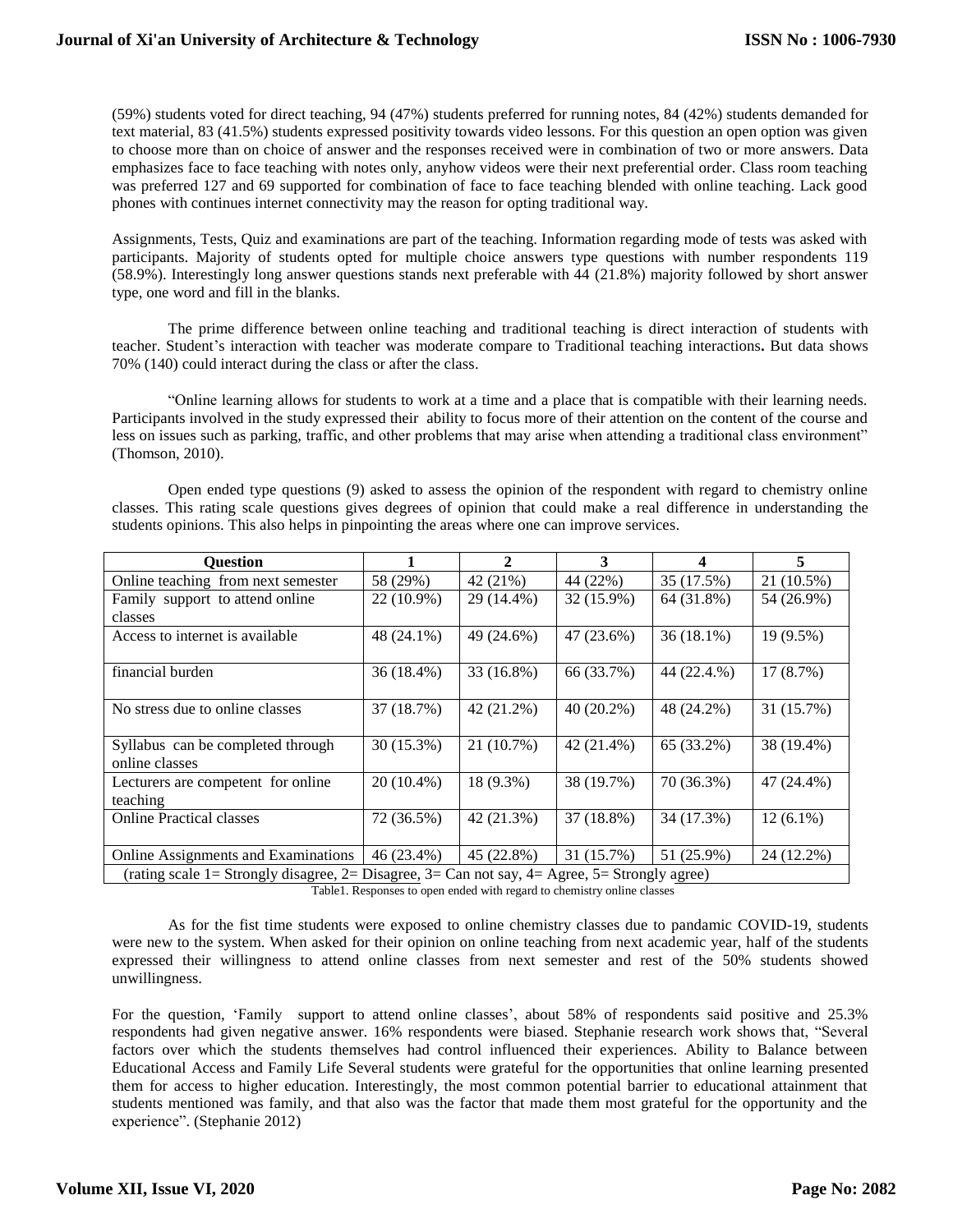Internet connectivity is available on payment. Depending upon the provider and package variation in internet access and data limis is given. Out of 200 responses received about 'internet access', 100 students does not have availablity of internet access. 47 (23.7%) not said anything, rest of the respondents could get internet access. This might be one of the reasons for not attending all chemistry classes and all the other subject classes.

In response to 'financial burden', data shows a mixed response from the respondents like 69 (35.2%) expressed financial burden, 'can not say' was expressed by 66 (33.7%) and no burden was the opinion of 61 (31.1%). Students commented that, "if internet connectivty is provided, it will be easy to attend classes". On the other hand, some of the stated their inablity to attend the classes due lack of smart phone. **"**Online Learning effectiveness in educating students, its use as professional development, its cost-effectiveness to combat the rising cost of postsecondary education, credit equivalency at the postsecondary level, and the possibility of providing a world class education to anyone with a broadband connection" (Tuan Nguyen 2015)

Another question was "whether students feel stress due to online classes or not?" 31 (15.7%) students "strongly agree" to "no stress due to online classes" and simplly "agreed" by 48 (24.2%) students. 40(20.2%) studens said they "can not say" about stress. Contradictory to the statement 42 (21.2%) students "disagreed" and said they feel stressed. "Strongly disagree" by 37 students(18.7%) voted for against the statement and said they feel stressed. This clearly states that there is a strong need of counseling to the students and workout to ease such situations. "Cooper (2002) emphasized that, although technology can make social relations more abstract, the physical disconnect simultaneously can make for more intimate connections".

Due to COVID-19 colleges were completely closed and syllabus was incomplete. Telangana Government has taken a decision to conduct online classes. For the first time, the state government has issued orders for conducting online classes compulsory to all under graduate students in order to complete the syllabus to complete the academic year. More than 50% accepted the fact that by teaching online syllabus can be completed. 21.4% were in doldrums, whereas rest refuted the opinion. "Online course work tends to be reading and writing intensive, deterring some learners. Students with low reading abilities may find the heavy text and writing curriculum to be cumbersome" (Donlevy 2003).

Lecturer's competence for online teaching was also questionable. Teacher perfect in traditional teaching may not be able to handle online classes effectively, as some technology is involved in the process. "Instructors also had a strong influence over student experience, in large part through their accessibility and through their efforts to provide opportunities to connect with peers. On the other hand, not all students had positive experiences with their instructors, and thus their online experiences suffered". (Stephanie 2012). Online teaching competance of lecturer is an important factor. 60.7% of the students felt that, lecturers are competent enough for online teaching and 19.7% disagreed this opinion. A respondent mentioned a suggestion, to have a training programme to lecturers on handle online classes effectively.

Conducting practical classes is the mandatory part of science curriculum. Opinion on conducting "online practical classes" was asked 114 resopondents (57.8%) gave a negative opinion. Only 23.4% of the respondents accepted the opinion. This clearly shows students wants to have hand on experience of chemistry practical in the labs.

Online Assignments and Examinations was rejected by 91 respondents(46.2%), and accepted by 76 respondents (38.1%). In Close ended question students opted for multiple choice answer type questions followed by long answer questions. Other choices were short answer type, one word and fill in the blanks. Igor Chirikov (2020) found that, "online and blended instruction produce similar learning outcomes as traditional in-person instruction at substantially lower costs".

# **6. Limitations**

This study has several limitations. All the respondents are chemistry studying under graduates of Government City College only. Therefore, data produced from this study may not fully represent the general population. On the other hand, this study is limited to chemistry subject only and impact of other subjects was not considered. Future recommendations would include participants from all colleges and all subjects for study. As students are from same college and same subject there may replication of views. Data of non-participants of online chemistry learning process is not considered for study. Students answered partially to the questions asked in the questions in the questionnaire.